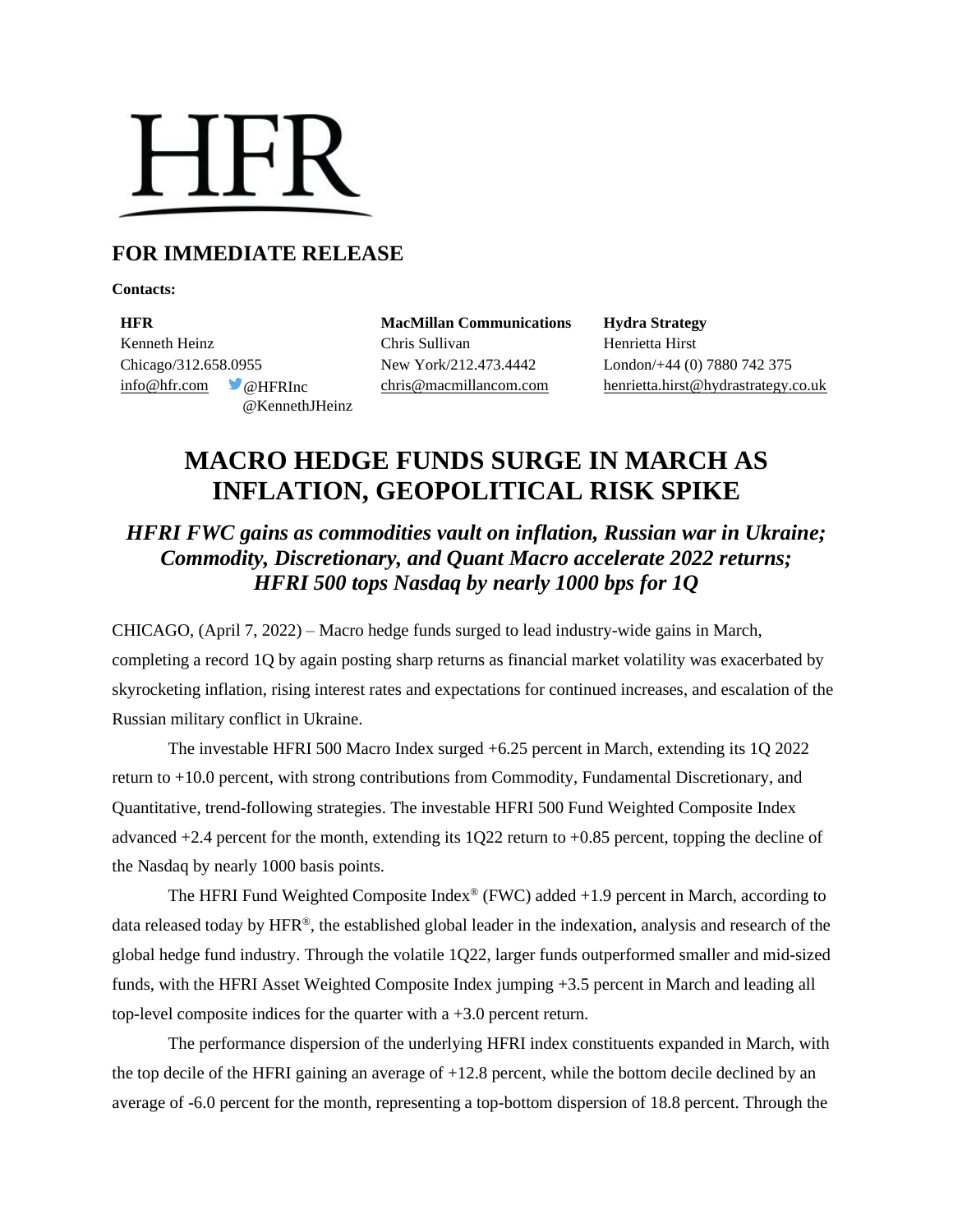first quarter, the top decile of the HFRI has surged an average of +24.3 percent, while the bottom decile has declined by an average of -15.4 percent.

Macro strategies delivered strong outperformance in March and for 1Q, posting negativelycorrelated gains as equities declined in January and February, while producing positively-correlated returns in March as equities recovered. The investable HFRI 500 Macro Index surged +6.1 percent in March, the highest monthly return since inception, bringing  $1Q$  performance to  $+10.0$  percent, which is also a record quarter. The HFRI Macro (Total) Index vaulted +5.5 percent for the month. Macro substrategy gains were led by the investable HFRI 500 Macro: Commodity Index, which surged +18.1 percent in March, also a record monthly gain, as commodities spiked on inflation fears and supply disruptions tied to the Russian invasion of Ukraine; the Index produced a quarterly record return of +35.7 percent. Quantitative, trend-following Macro sub-strategies also led as the HFRI 500 Macro: Systematic Diversified Index spiked +6.7 percent for the month, also a record monthly gain, bringing the 1Q22 return to  $+11.3$  percent.

The HFRI FOF (S) Risk Mitigation Index surged +2.0 percent for the month and +3.7 percent for 1Q22.

Equity Hedge funds, which invest long and short across specialized sub-strategies, also advanced in March, with both the investable HFRI 500 Equity Hedge Index and the HFRI Equity Hedge (Total) Index returning +0.8 percent for the month. EH sub-strategy performance was led by the HFRI EH: Quantitative Directional Index, which gained +2.9 percent, while the HFRI EH: Healthcare Index added +1.8 percent.

Event-Driven strategies, which often focus on out-of-favor, deep value equity exposures and speculation on M&A situations, also advanced in March, led by higher beta Distressed and Multi-Strategy exposures. The HFRI Event-Driven (Total) Index returned +0.8 percent for the month, while the investable HFRI 500 Event-Driven Index added +0.3 percent. ED sub-strategy gains were led by the HFRI 500 ED: Multi-Strategy Index, which advanced +1.5 percent in March, and the HFRI 500 ED: Merger Arbitrage Index, which added +0.7 percent.

Fixed income-based, interest rate-sensitive strategies posted mixed performance for the month as interest rates increased led by shorter dated maturities, with shorter dated yields rising above longer dated as the US yield curve inverted. Both the investable HFRI 500 Relative Value Index and the HFRI Relative Value (Total) Index gained +0.4 percent in March, with RVA sub-strategy performance led by yield alternatives and volatility funds. The HFRI RV: Yield Alternatives Index and HFRI RV: Volatility Index each advanced +1.9 percent for the month.

The HFRI Diversity Index posted a gain of +1.2 percent in March, while the HFRI Women Index advanced +0.55 percent.